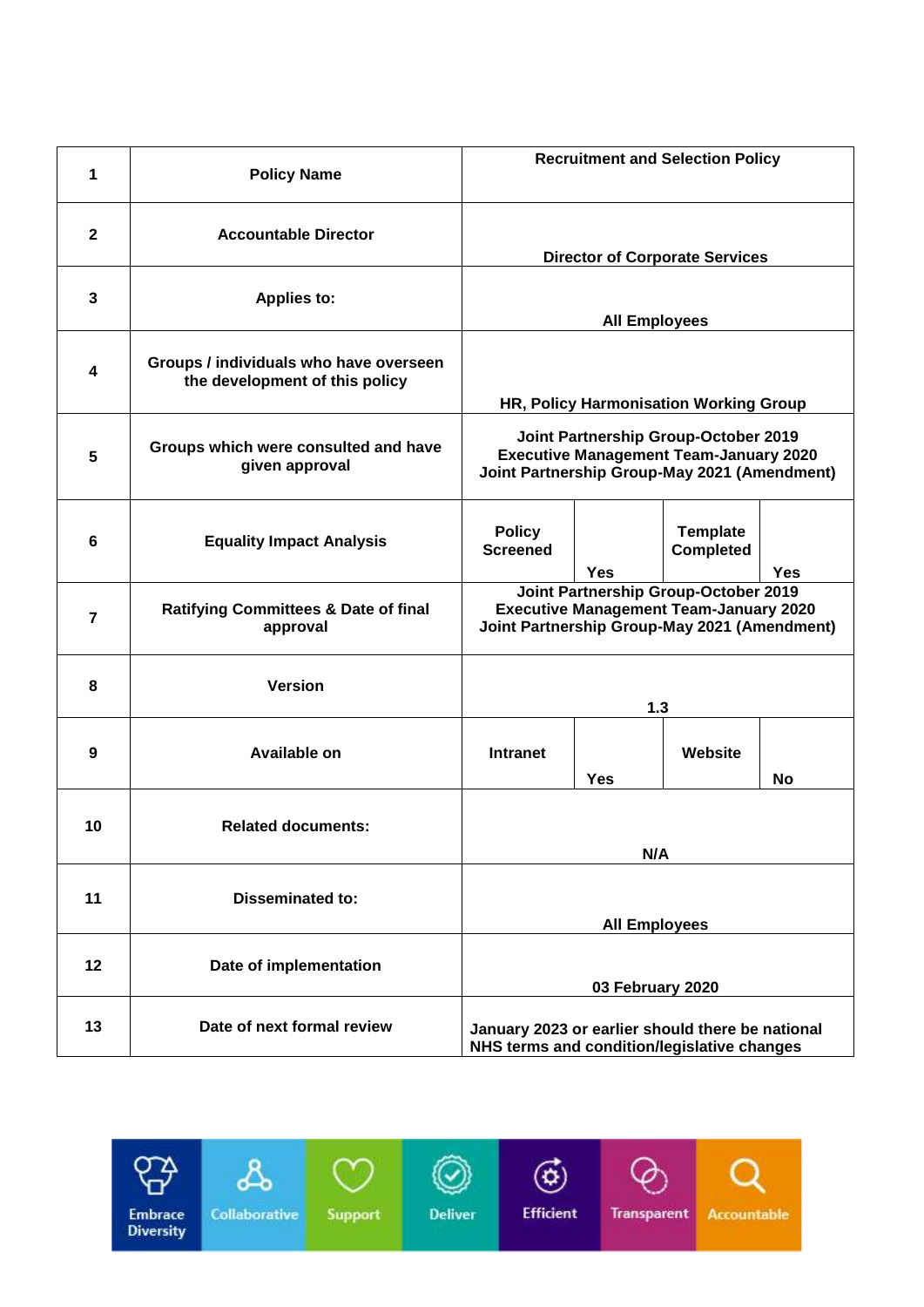# **Recruitment & Selection Policy**

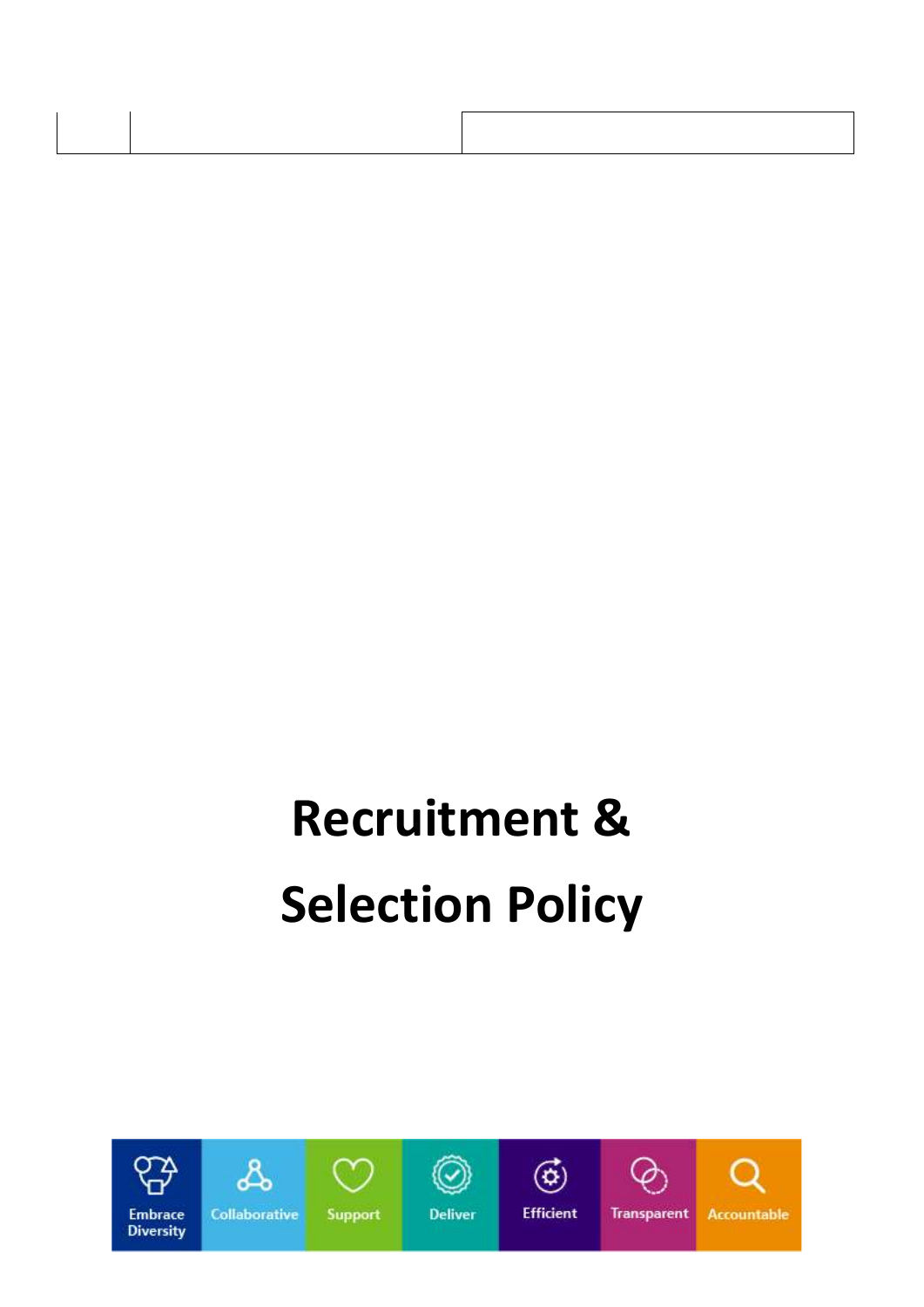# Table of Contents

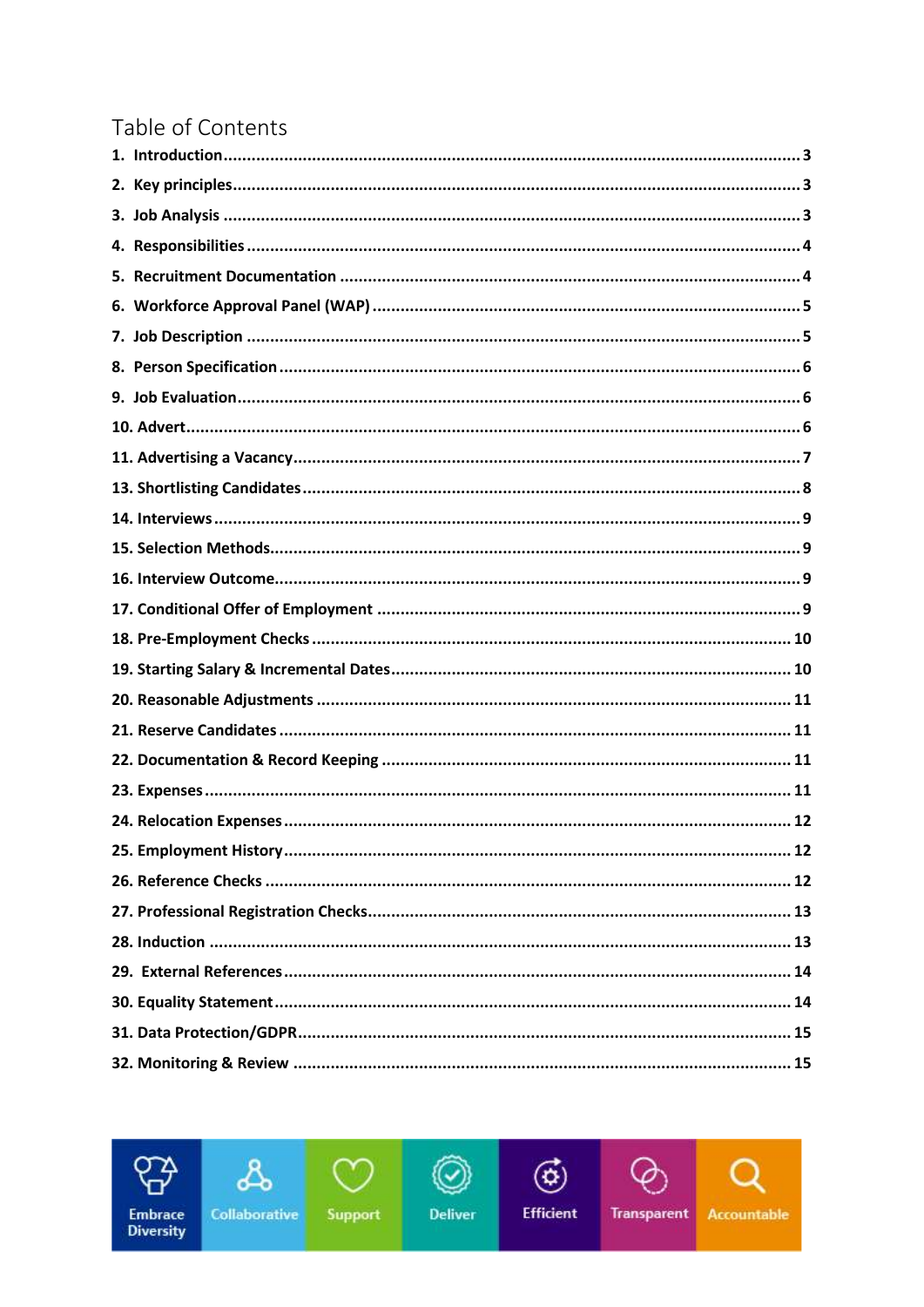|--|--|--|

# <span id="page-3-0"></span>**1. Introduction**

The Recruitment and Selection Policy is designed to support managers in providing a fair, consistent and effective approach to the recruitment of all employees and to help managers deal with recruitment and selection effectively and consistently. The CCG actively promotes equality of opportunity for all and welcomes applications from a wide range of candidates. The CCG complies fully with the NHS Employment Check Standards, and the Disclosure & Barring Service (DBS) Code of practice and undertakes to treat all applicants in the same way at each stage of the process. In accordance with NHS Employment Check Standards, the CCG will undertake document checks on every prospective employee and staff in ongoing NHS employment. This includes permanent staff, staff on fixed term contracts, volunteers, students, trainees, contractors and staff supplied by agencies.

# <span id="page-3-1"></span>**2. Key principles**

The policy is underpinned by a number of key principles. Everyone involved in resourcing should act in line with these principles at all times.

- 2.1 Flexibility: We recognise the benefits of flexible work choices in progressing peoples' careers, whether for internal or external candidates and will consider applications from candidates interested in applying for jobs on a flexible basis.
- 2.2 Personal and professional development: We are committed to growing employee talent and looking internally when opportunities arise. In every instance, our focus will be on finding the best person for the job.
- 2.3 Cost-effectiveness: We will always seek to recruit our staff through the most costeffective means possible, recognising that this may require different approaches for different levels of role.
- 2.4 Emphasis on attitude, skills and values: We will always seek to employ the candidate(s) who display the attitudes, skills and values that are the best fit for the CCG. We believe this alignment will maximise employee engagement and performance, and contribute to retention.

#### <span id="page-3-2"></span>**3. Job Analysis**

Before deciding to fill a vacancy and progressing to the next stage of the recruitment process there are a number of questions to be asked.

- Can the work itself be eliminated?
- Can the work be absorbed by re-organising existing resources?
- Is there still a job to be done?
- Is it the same job as was done previously?

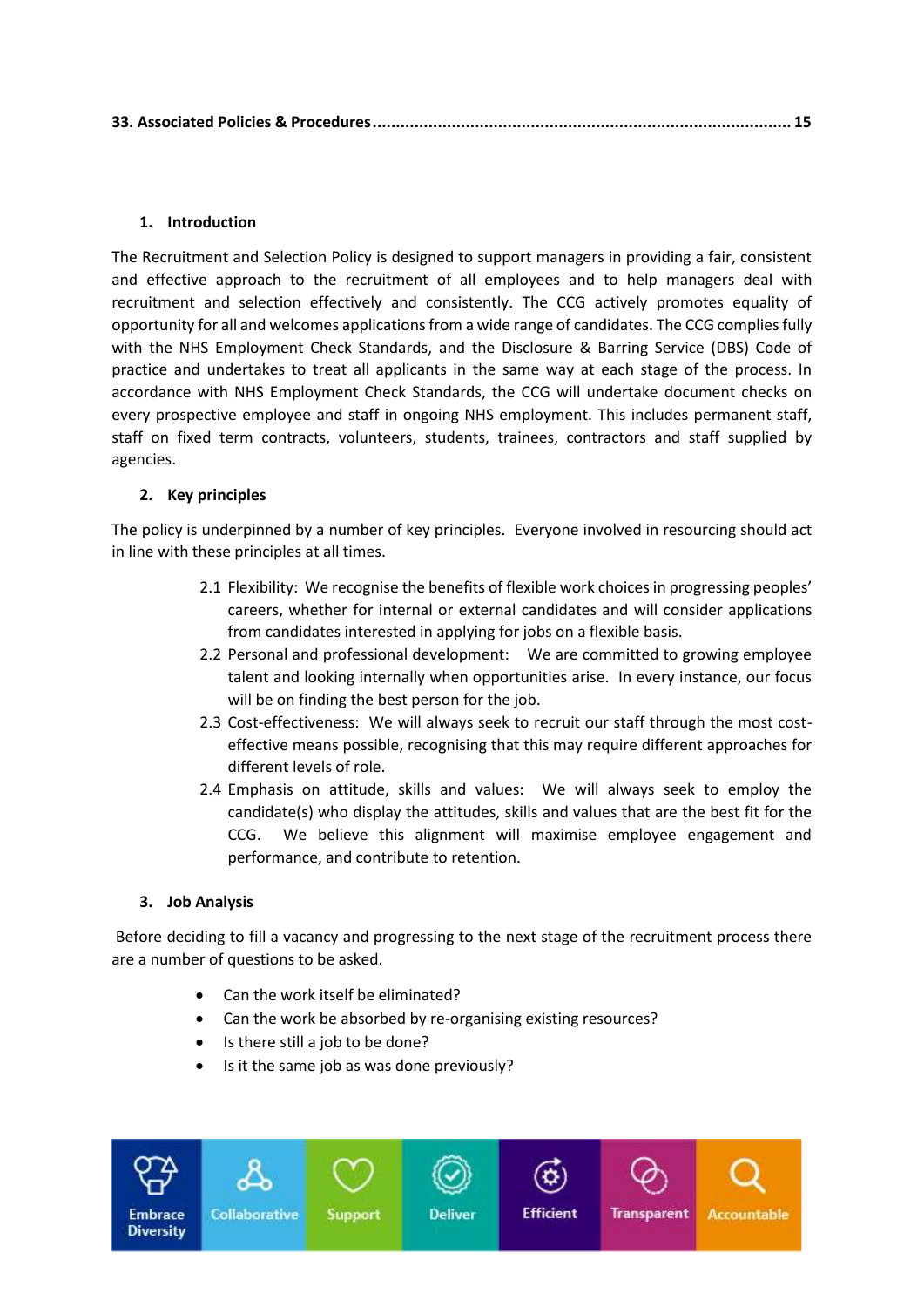- Can skill mix be considered as an alternative?
- Will the job be permanent or temporary?
- Can the vacancy by covered with a temporary secondment?
- Is this one vacancy or can a single process be used to fill this and subsequent vacancies?
- Are you recruiting solely to fill this particular post or are you looking for somebody with promotion potential?

# <span id="page-4-0"></span>**4. Responsibilities**

4.1 CCG Managers will:

- Always consider alternative ways of fulfilling work requirements.
- Make sure they understand their role and responsibilities in managing resources, including:
	- $\circ$  Setting aside sufficient time to undertake the process in a proper manner, in accordance with policy and procedures.
	- o Effectively manage contracts to ensure the CCG meets its legal obligations.
	- o Regularly reviewing temporary working arrangements and monitoring the length of engagement.
	- $\circ$  Providing feedback to HR and partner resource organisations at an early stage if they have concerns about any aspect of the process.
- Ensure resourcing decisions and activities take account of the principles set out in this policy.
- Ensure appropriate authorisations are in place before filling a vacancy.
- Liaise with HR teams and/or resourcing service providers as required by the resourcing procedure.
- Prepare carefully for the arrival of the successful candidate to ensure a smooth settling in period and early effectiveness.

4.2 HR will:

- Support hiring managers through the resourcing process.
- Maintain effective procedures, guidance and tools to support resourcing activities.
- Provide information and advice on the most appropriate methods and media for attraction and selection.
- Provide feedback to managers at an early stage if they have concerns around managers not carrying out their responsibilities in an appropriate manner.

# <span id="page-4-1"></span>**5. Recruitment Documentation**

The Resourcing Team require the following recruitment documentation to advertise a post:

- Confirmation of Combined WAP/Establishment Control Form (ECF)/Change Form (found on CCG intranet page)
- Advert

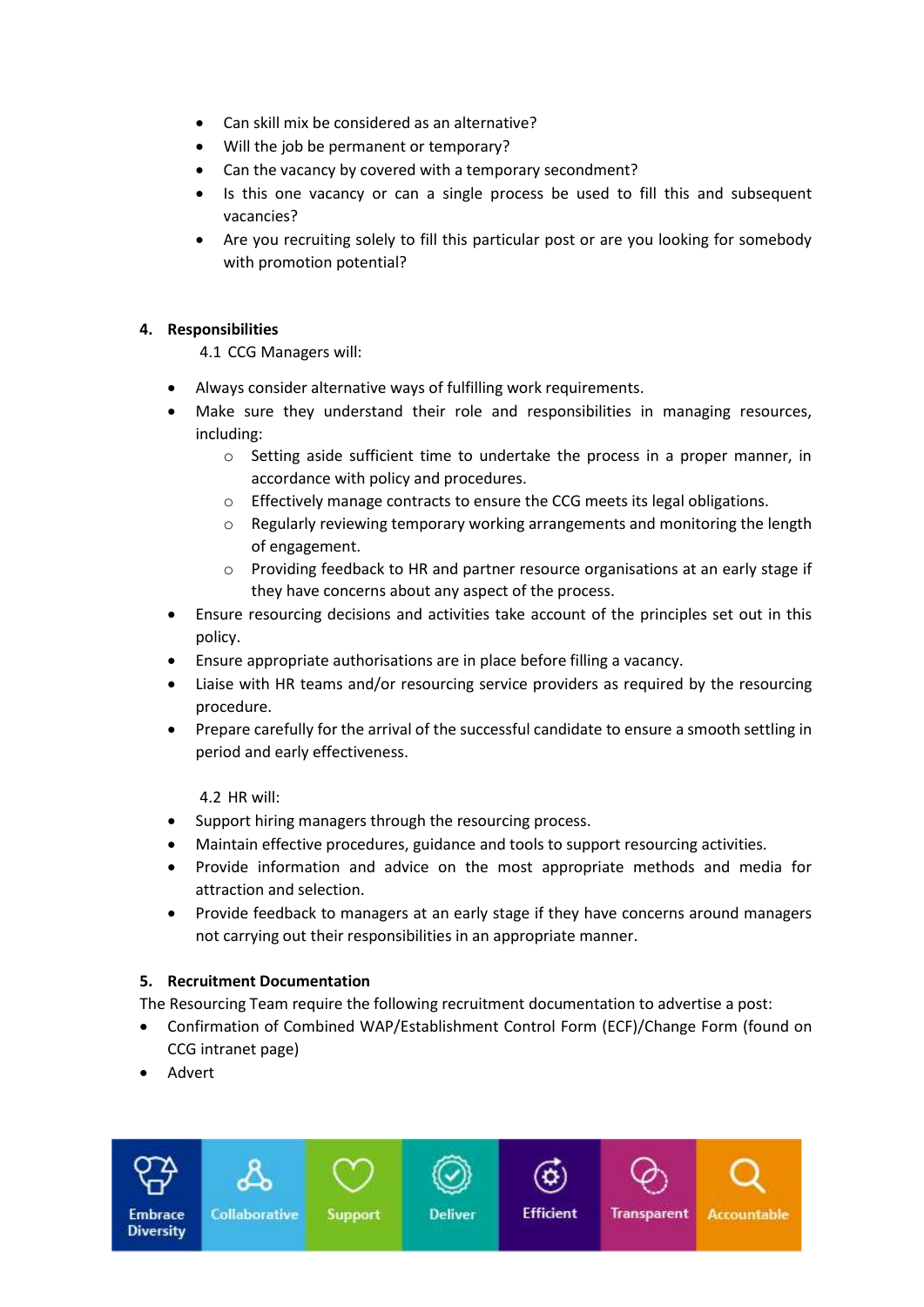- Job Description
- Person Specification
- Shortlisting Criteria Form

# <span id="page-5-0"></span>**6. Workforce Approval Panel (WAP)**

Before a post can be recruited to it must be considered by a WAP. The WAP will consider the request in line with the CCG's business needs, financial impact and impact on other established posts. During period of organisational change there may be certain restrictions to recruitment activity.

The WAP have currently made the following posts exempt from needing WAP approval, however will need to be submitted for audit purposes:

Governing Body Posts and Clinical Leads.

Managers must complete the combined WAP and ECF form, which is available from the Intranet [here.](http://iccg-root.nhs.sitekit.net/NCLINTRANET/downloads/NEW%20WAP%20ECF%20Change%20form%20-%20September%202020%20-%20Corrected%20v4.docx) Manager must ensure all the relevant signatures and information are included on the WAP form before submitting to Finance and HR.

The WAP meet on a weekly basis. The weekly deadlines to submit WAP forms for consideration can be found on the intranet [here](https://intranet.northcentrallondonccg.nhs.uk/downloads/WAP%20Information/WAP%20Deadlines%202021.pdf)

The outcome of the WAP will be communicated by HR within 3 working days following the panel.

Further information on the WAP process can be found on the intranet [here](https://intranet.northcentrallondonccg.nhs.uk/training/wap-information.htm)

# <span id="page-5-1"></span>**7. Job Description**

A job description describes a job at the time of writing and should be prepared for each vacancy that needs to be advertised. It describes what the post holder is required to do to carry out the job effectively and can be used to:-

- Provide a clear description of the job for recruitment and may include additional relative information
- Evaluate a job i.e. where a position may have substantially changed or altered
- Describe the job sufficiently to assess the grade
- Clarify the roles and responsibilities for the existing post holder
- Inform the training and development needs.

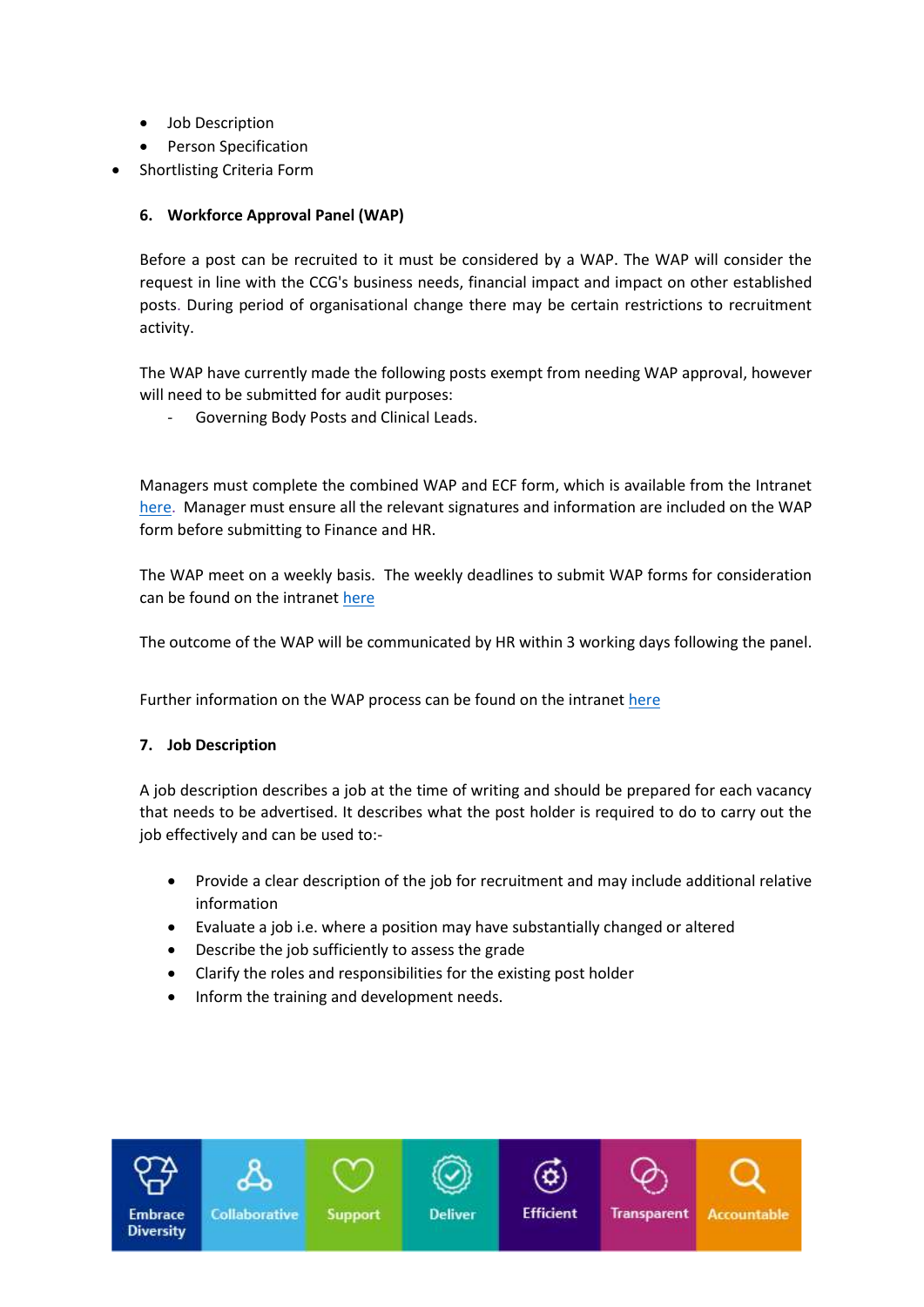# <span id="page-6-0"></span>**8. Person Specification**

The person specification defines the qualifications, skills, experience and aptitudes etc. that are required by a person to fulfil the role. The criteria must be categorised as either essential (the minimum standards required to perform the job adequately) or desirable (the standards which will enable the person to perform the job more effectively). The criteria used should be competency based to enable candidates to demonstrate at interview how they have used particular skills previously.

The person specification is key to a fair selection process and is used as a framework for shortlisting and interviewing candidates. The person specification should state the essential (and desirable) criteria for selection and should consist of:-

- Qualifications necessary to do the job
- Relevant Registrations, if applicable
- Skills, knowledge and experience
- Qualities relevant to the job i.e. ability to work as part of a team

It is very important that the criteria is in line with the needs of the job. If the criteria is inflated beyond those necessary for effective job performance, the risk is that someone will be employed on the basis of false expectations. Another good reason not to set unnecessary requirements is to avoid any possibility of discrimination against particular groups of potential applicants.

A template Job Description/Person Specification is available from HR. Where an existing Job Description/Person Specification is being used the manager must ensure it is on the latest template.

#### <span id="page-6-1"></span>**9. Job Evaluation**

All new job descriptions and existing job descriptions which have been amended in a way that might affect their grading should be submitted to the HR Business Partner for grading. There is no need to seek a re-evaluation if no changes have been made to an existing Job Description.

Where Job Evaluation is required the Job Description will be submitted to a Job Evaluation panel which is made up of Management and Staff side. A flow chart describing the Job Evaluation process is published on the intrane[t here.](https://intranet.northcentrallondonccg.nhs.uk/downloads/Job%20Evaluation%20Flow%20Chart.pdf) Details of when panels are scheduled can be found on the intranet [here](https://intranet.northcentrallondonccg.nhs.uk/downloads/Job%20Evaluation%20Rota%20July%20to%20September.pdf)

Before a post can be submitted for WAP approval the manager must have received the outcome of a job evaluation panel (where applicable)

#### <span id="page-6-2"></span>**10. Advert**

An advertisement is written from the job description and person specification and is a key tool that will attract potential applicants. The advert should contain the following key information:

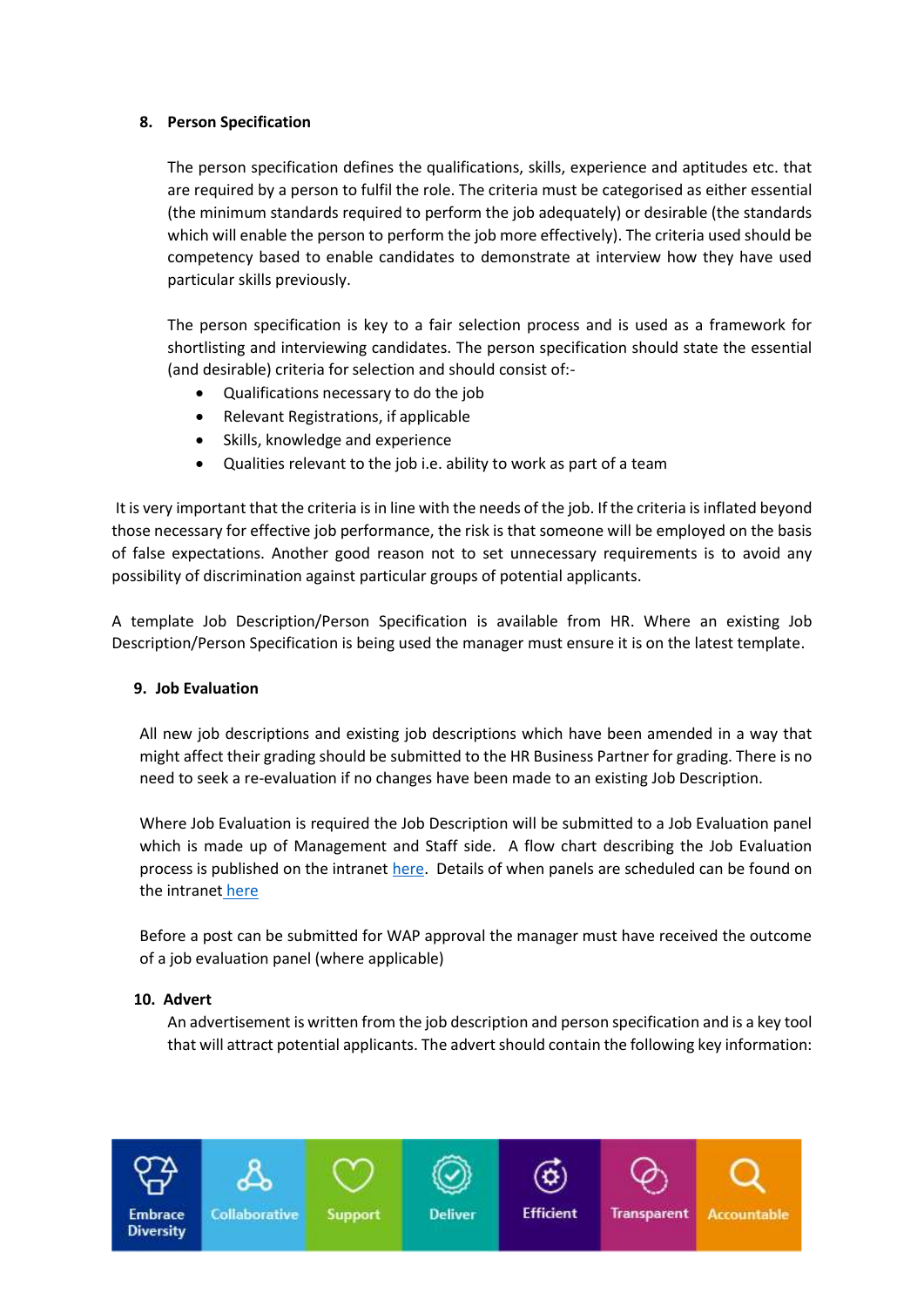- CCG name and logo
- Title of vacancy
- Salary, including the High Cost Area Supplement
- Brief details of the job
- Key requirements of the person specification
- Duration of the appointment (if fixed term)
- Closing date for applications (sufficient time should be allowed to enable applicants to consider the role and make their application)
- Date of interview (if known)
- Contact name and details of CCG member of staff who can be contacted for further information

Adverts should be placed for a minimum of 10 working days (2 weeks).

#### <span id="page-7-0"></span>**11. Advertising a Vacancy**

All existing/new vacancies must be advertised internally for 2 weeks in the first instance in order that CCG staff have the career opportunity to apply for the post, unless there are exceptional circumstances where it is necessary to advertise the role internally/externally at the same time for example, specific capability requirements or roles of seniority. On occasions when there may be gaps in capability and capacity within the organisation or another exceptional reason/circumstance that will require a post to be advertised internally/externally at the same time in order that there is not an adverse impact on service delivery. In order to advertise a post internally/externally at the same time, approval will be required from the relevant Executive Director and the Workforce Approval Panel.

If posts are not recruited to successfully via internal recruitment than posts can be advertised externally. Where external advertising has been approved by an executive director the recruiting manager should establish the most efficient and effective method of advertising e.g. specialist websites; national/local publications. Further information and guidance can be sought from the NEL CSU Recruitment Team.

All external adverts will automatically be advertised internally and placed on the NHS & Health job websites.

Where a vacancy is to be advertised internally only, the vacancy will be advertised on Health Jobs (TRAC) only.

NEL CSU Recruitment Team will inform the local Communication team to place the advert onto the CCG intranet page.

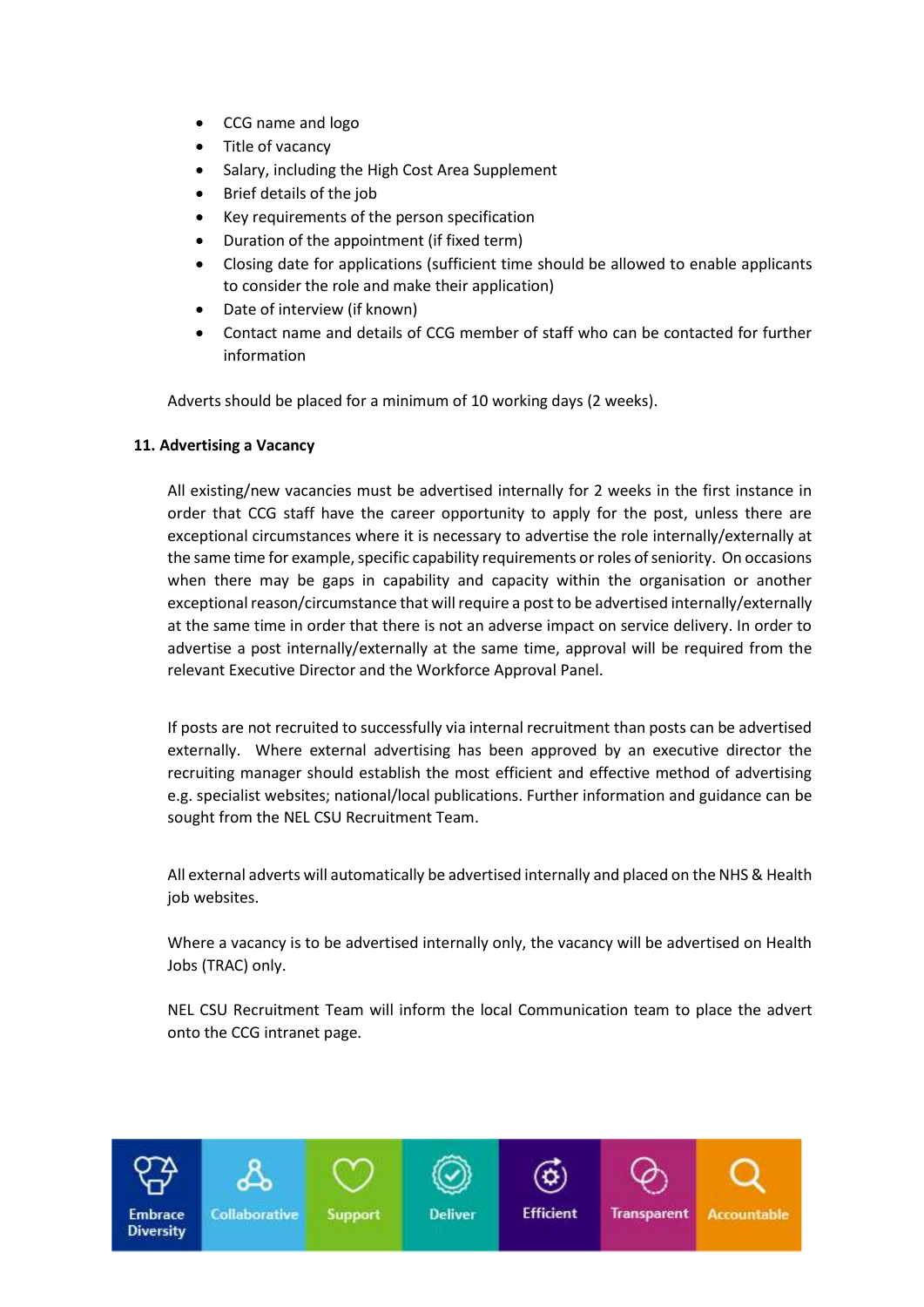#### **12. Selection Panel**

Interviews should be conducted by no fewer than two panel members. The panel should include the Line Manager and other more senior staff members who will regularly work with the post holder and who have a good understanding of the requirements of the role. It is recommended and best practice that panel members include both men and women and, members of different racial or ethnic groups.

An external colleague may be asked to join the panel, for example where specialist skills are required for the post, or if it is felt that there are particular areas which require specialist assessment.

Panel members must have attended Recruitment & Selection and Unconscious bias training.

#### <span id="page-8-0"></span>**13. Shortlisting Candidates**

When the advert closes, the Recruiting Manager will be contacted by the Resourcing Team to notify them that the vacancy has closed and that they can access the applications on line via Health Jobs.

The shortlisting process involves reducing the total number of applications received to take forward to the more detailed assessment phase of the selection process.

When deciding who to shortlist, recruiting managers should draw up the shortlisting criteria based on the person specification and using the guide. Each application can then be scored accordingly.

The interview panel, or at least two members of the panel should review and shortlist all the applications received making it less likely that discrimination or stereotyping will occur at this stage.

Online application forms are recognised by reference numbers and do not have the candidate's names or addresses on them. The reason for anonymising the application is to ensure that candidates are shortlisted based on their skills, knowledge, qualifications and experience and to protect the CCG from a potential [discrimination] claim.

The recruiting manager will submit the outcome of the shortlist through Health Jobs. HealthJobs is now known as TRAC. Managers shortlist online and then move the vacancy to interview. An interview template will appear which they complete. On submission the Resourcing team arrange interviews with shortlisted applicants and reject those who were unsuitable.

Applicants who have declared that they are disabled and are applying under the 'two ticks' scheme' must be invited to an interview if they meet the essential criteria of the role.

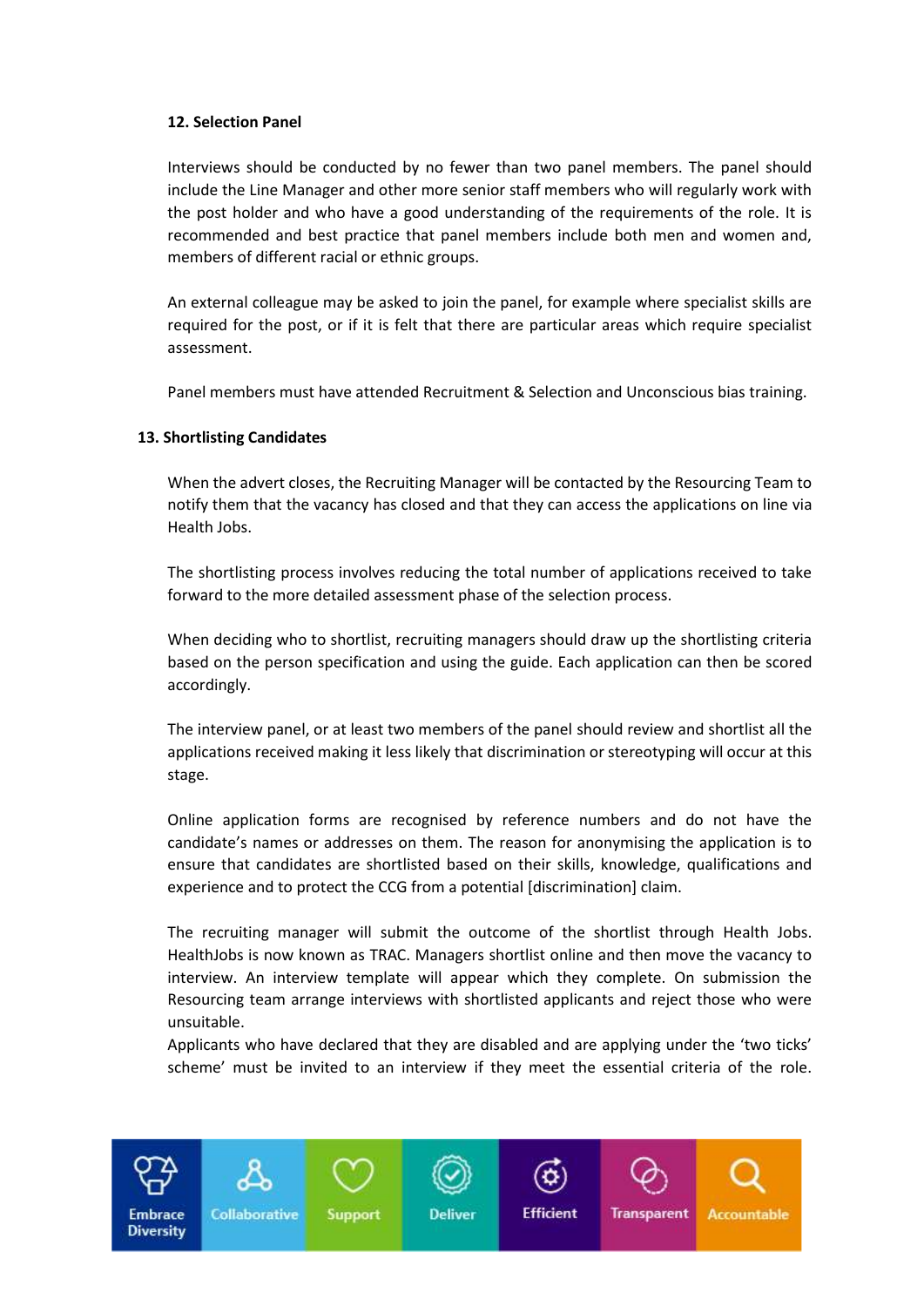Managers are encouraged to add notes on TRAC against these applicants especially if they are not selected to interview as they do not meet the essential criteria.

Candidates who have not been shortlisted will not expect to be contacted further.

## <span id="page-9-0"></span>**14**. **Interviews**

All candidates will be invited for an interview through the TRAC email facility. The recruiting manager is responsible for arranging the interview panel and venue.

It is important that the interview is well structured, this means:-

- Holding the interview in a suitable location that is easily accessible
- Ensuring the room is free from disturbances or any distractions
- Allowing sufficient time for questions and any presentation or tests
- Planning questions well before the interview
- Asking all the candidates the same questions
- Referring to the application form so that the previous employment history is checked
- Scoring answers by using a rating system interview assessment forms will be provided if requested. An interview assessment form can be found on the Intranet.

TRAC will send an interview pack 24 hours before interview date (includes schedule and applications). Interview questions are **NOT** part of this pack, however, they are available on request via the Resourcing Team.

### <span id="page-9-1"></span>**15. Selection Methods**

Recruiting Managers may wish to use other methods which may also be used as part of the selection process, for example:

- an in-tray exercise
- role play
- a presentation
- work sampling
- psychometric testing

#### <span id="page-9-2"></span>**16. Interview Outcome**

The Recruiting Manager should contact the successful candidate by telephone to inform them of the panel's decision. Unsuccessful candidates should also be informed by telephone and provided with feedback. All candidates will also be informed of the panel's decision via email through TRAC.

#### <span id="page-9-3"></span>**17. Conditional Offer of Employment**

A conditional offer of employment will be made to the successful candidate by the Resourcing Team.

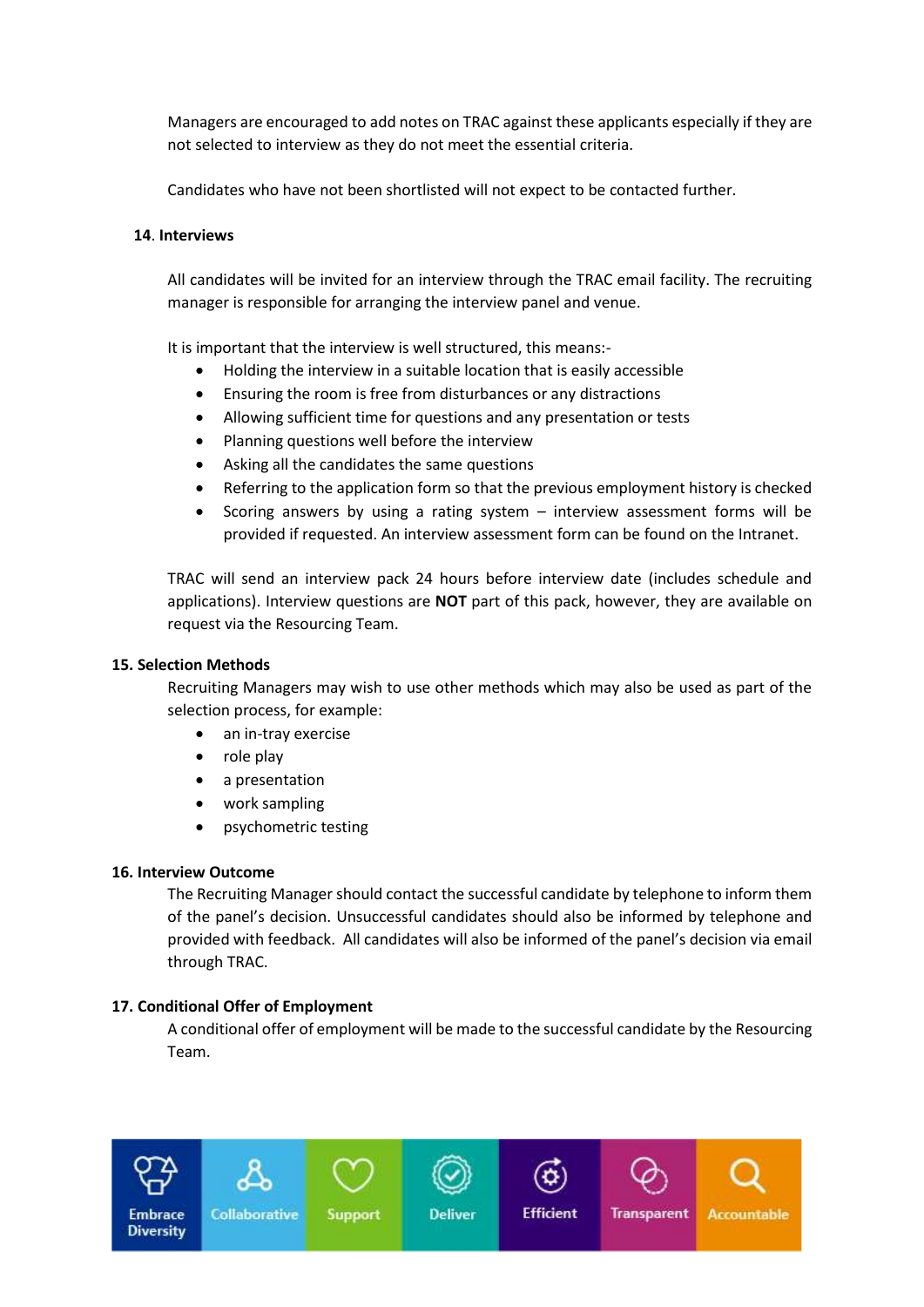The successful candidate will be informed that the appointment is subject to a satisfactory pre-employment ID checks and satisfactory references.

An offer of employment may be withdrawn if a candidate withholds information or knowingly provides false or misleading information.

## <span id="page-10-0"></span>**18. Pre-Employment Checks**

All pre-employment checks will be undertaken in accordance with NHS Employment Check Standards as follows:

- Verification of identity checks
- Health clearance
- Receipt of satisfactory references
- Proof of right to work checks
- Receipt of satisfactory DBS check [if required]
- Proof of relevant qualifications

#### <span id="page-10-1"></span>**19. Starting Salary & Incremental Dates**

It is expected that all new employees should be appointed on a salary point in the relevant band that is no higher than the second spine point in that band.

When an internal candidate is offered a job that is at a higher pay band, pay should be set at the minimum of the new pay band. However, if this would result in no increase either because the individual is receiving a bonus or recruitment and retention premium or because they are at the top of the band, the individual would go to the first pay point in the band which would result in an increase in pay.

Only in exceptional circumstances will the starting salary which is higher than the second spine point be agreed. This would normally be where the post is of such a specialist nature that the higher salary is necessary to secure the best candidate for the post or in consideration of previous salary and/or experience. Such cases should be discussed with the HR Business Partner/Resourcing Adviser prior to the salary offer being made.

When an internal candidate is offered a job that is at the same pay band as their current role, they would normally move across on the same pay point. Where an employee has been in receipt of a bonus payment in their current role, this may be consolidated and a higher pay point offered. If this is being considered, it should be discussed with the HR Business Partner. However, this will be no higher than the top point of the relevant pay band and no protection will be payable.

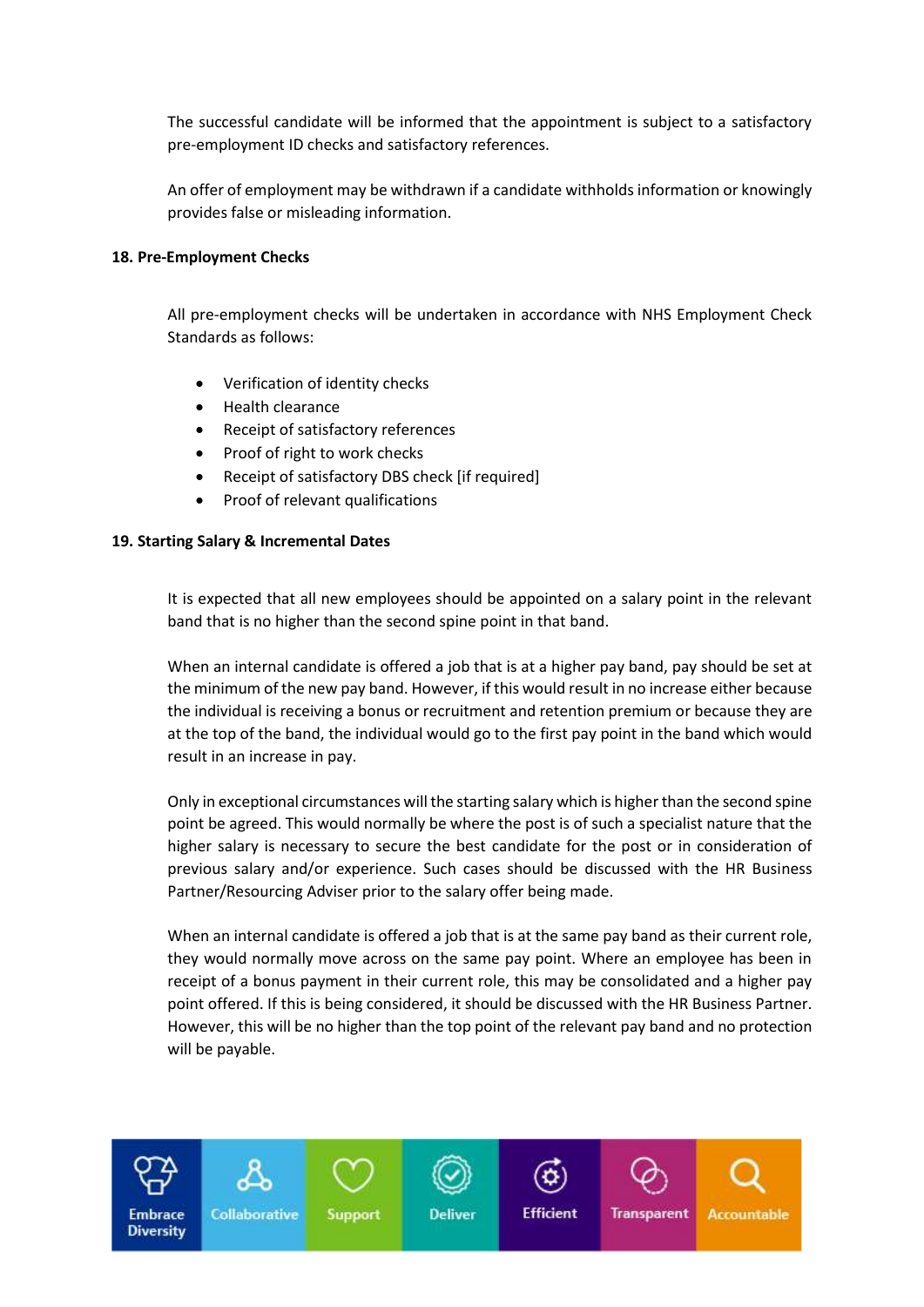In exceptional circumstances the Recruiting Manager may wish for the successful candidate to be appointed further up the pay scale. This decision should be discussed with the Managing Director who will be required to sign and approve a variation form that is available from the Resourcing Team/HR Team.

The incremental date for new employees will normally be the anniversary of their start date.

When an internal candidate is appointed, and they move up only one pay point, their incremental date will remain the same. Where they move up two or more pay points, their incremental date will become the anniversary of the date of change.

#### <span id="page-11-0"></span>**20. Reasonable Adjustments**

If a disabled candidate is selected for appointment, the need for reasonable adjustments to the role will need to be discussed with the individual concerned. Where it is agreed that reasonable adjustments need to be made this should be discussed with Occupational Health and the member of the HR team involved in the recruitment process.

In order to establish the adjustments that are required, and whether these adjustments are reasonable, the Recruiting Manager must complete an occupational health form that the Resourcing Team will send to them.

#### <span id="page-11-1"></span>**21. Reserve Candidates**

Where more than one candidate meets the selection criteria the Panel may decide to list second and third choice candidates. Where the first choice candidate is unable to take up employment, for any reason, the second candidate may be offered the position and so on. Reserves may be held for a period of 6 months and if there is the requirement to fill the same post during that period the reserve candidate may be offered the position without having to repeat the recruitment process.

#### <span id="page-11-2"></span>**22. Documentation & Record Keeping**

Recruiting managers are required to maintain good quality notes and keep all documentation together as the content will be particularly important if a [discrimination] claim is made from an unsuccessful candidate or a Freedom of Information request is received.

#### <span id="page-11-3"></span>**23. Expenses**

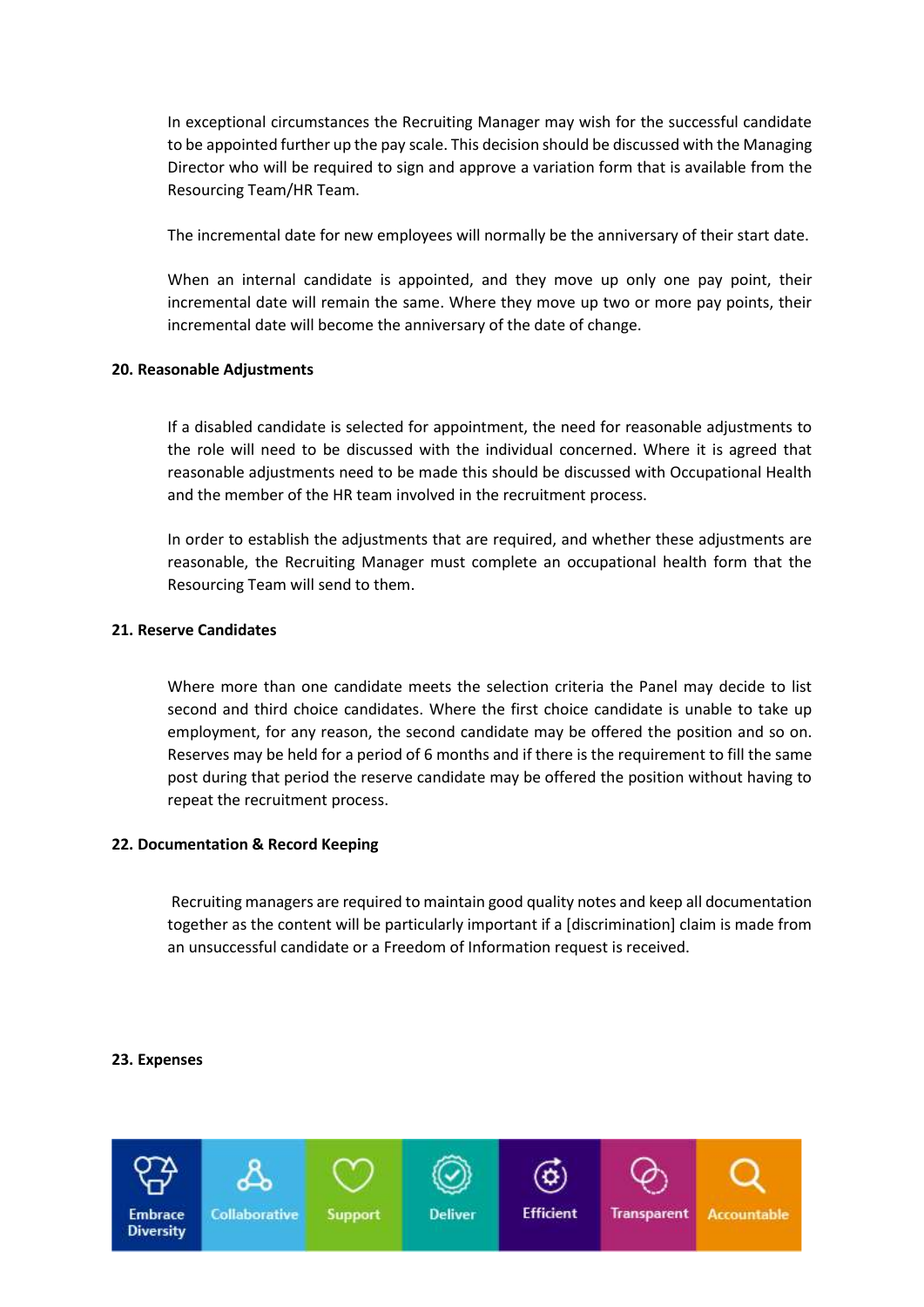Managers should refer to the CCG's Travel & Expenses Policy and Procedure for information and guidance on paying expenses to candidates during the recruitment process.

#### <span id="page-12-0"></span>**24. Relocation Expenses**

There will be no payment of relocation expenses unless in exceptional circumstances. If relocation expenses are to be offered as part of a recruitment package to support a particular role, this will be agreed before by the Remuneration Committee before recruitment to the role commences.

If relocation expenses are agreed, they will be:

- capped at a maximum of £8k
- associated with the expense of moving
- paid on the basis of receipts for actual costs incurred in relocating
- re-couped on a pro rata basis if the post is vacated voluntarily in less than one year

 There is internal mechanism in place that will be actioned within this 12 month period to recoup any monies owned.

Any expenses reimbursed will be associated with the cost of relocation only and not for recurrent costs.

#### <span id="page-12-1"></span>**25. Employment History**

Any gaps in employment history verified before an unconditional offer of employment is made.

Information from references and application forms must be cross checked as part of this process.

# <span id="page-12-2"></span>**26. Reference Checks**

There are two principal reasons for an employer to request a reference on a prospective employee:

- To confirm the accuracy of statements made in his/her application; and
- To provide opinions as to the candidate's suitability for the post in question and their potential for the future.

The Resourcing Team will obtain reference checks to span at least three years of previous employment and/or training. Ideally this should aim to check a period which covers two separate employers (where possible), one of which should be from the applicant's current or most recent employer. Where an individual has been with one employer for five years or more, in exceptional circumstances, one reference may be sufficient. For healthcare professionals, references should

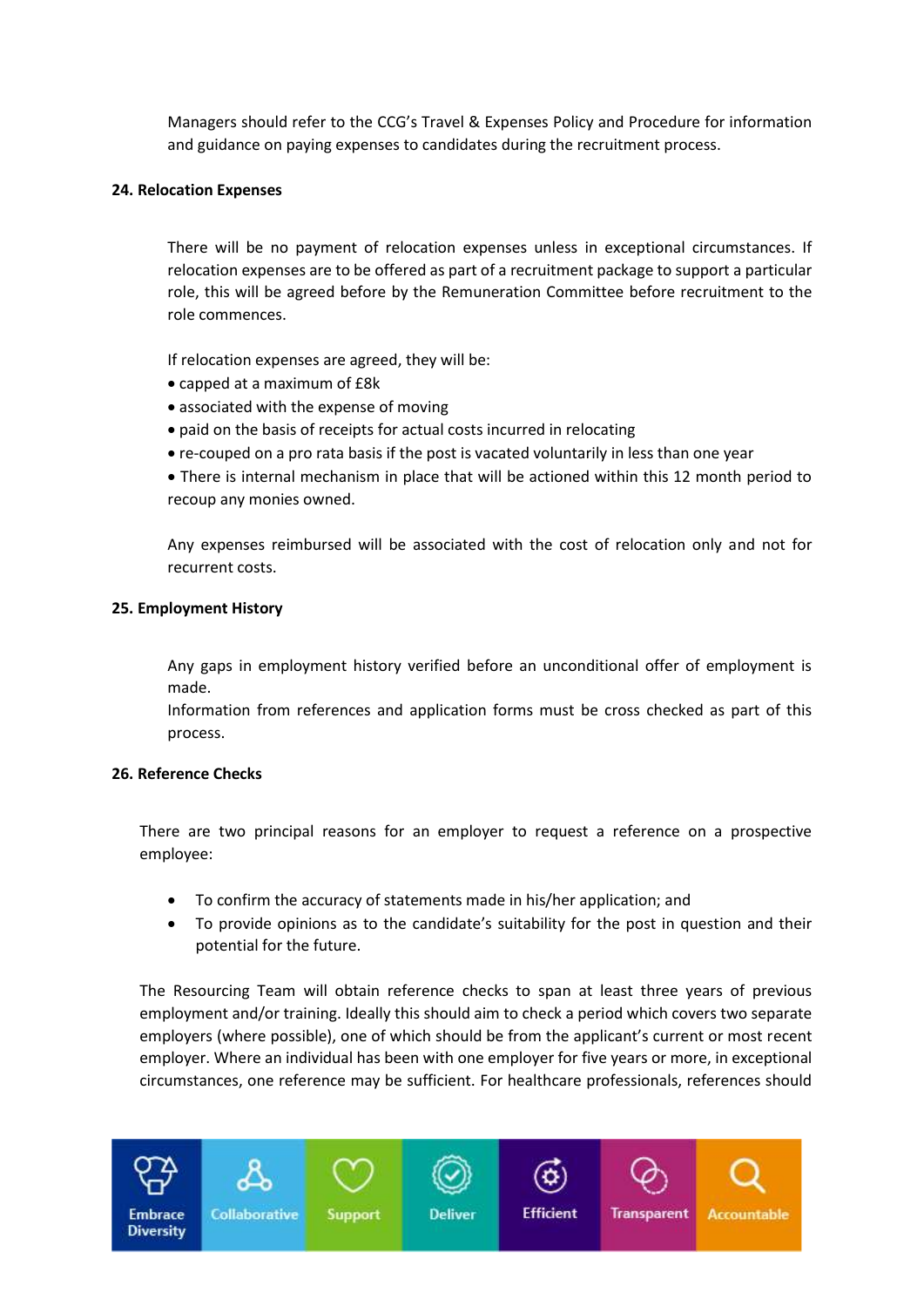be obtained from their clinical line manager, medical director, or supervising consultant. Where this is not possible, references should be obtained from their post graduate dean, educational supervisor, or other relevant professional lead.

Testimonials or references submitted by applicants are not acceptable.

Completing reference checks is a critical part of the selection process. References must be checked against the applicants previous employment and training history and will provide line managers assurance of an individual's track record and the information they have provided. Where possible, references will be obtained via the TRAC Jobs reference facility. The recruiting manager must be satisfied with the references before considering an offer of employment, where the information is not clear further clarification should be sought from the candidate or referee.

# <span id="page-13-0"></span>**27. Professional Registration Checks**

The Resourcing Team will carry out the professional registration checks based on the professional body the candidates is registered with and relevant to the post. The most popular registered bodies are:

- Health Professions Council (HPC) [www.hpc-uk.org](http://www.hpc-uk.org/)
- Nursing & Midwifery Council (NMC): [www.nmc-uk.org](http://www.nmc-uk.org/)
- General Medical Council (GMC)[: www.gmc-uk.org](http://www.gmc-uk.org/)
- General Dental Council (GDC): [www.gdcuk.org](http://www.gdcuk.org/)
- Royal Pharmaceutical Society of Great Britain (RPSGB): [www.rpsgb.org.uk](http://www.rpsgb.org.uk/)

#### <span id="page-13-1"></span>**28. Induction**

On the first day of service and once all the relevant pre-employment checks have been carried out; all those recruited to a new post will be required to participate in the corporate Induction. This is a mandatory programme which aims to effectively introduce all new staff to the organisation ensuring that employees have a clear understanding of their role and understand the goals and functions of the organisation.

Line managers should ensure that new starters receive a local induction. Some departments and staff groups will have specific needs i.e. graduate trainees, people returning from career breaks, long-term absence or maternity/paternity leave, senior appointments, technical specialists, directors therefore a local induction may need to be tailor made accordingly. The 4 week induction checklist is expected to be completed. Please refer to the Local Induction process for your CCG, where one does not exist the following checklist can be used:-

Orientation (physical) - describing where the facilities are

 Orientation (organisational) - showing how the employee fits into the team and how their role fits with the organisation's strategy and goals

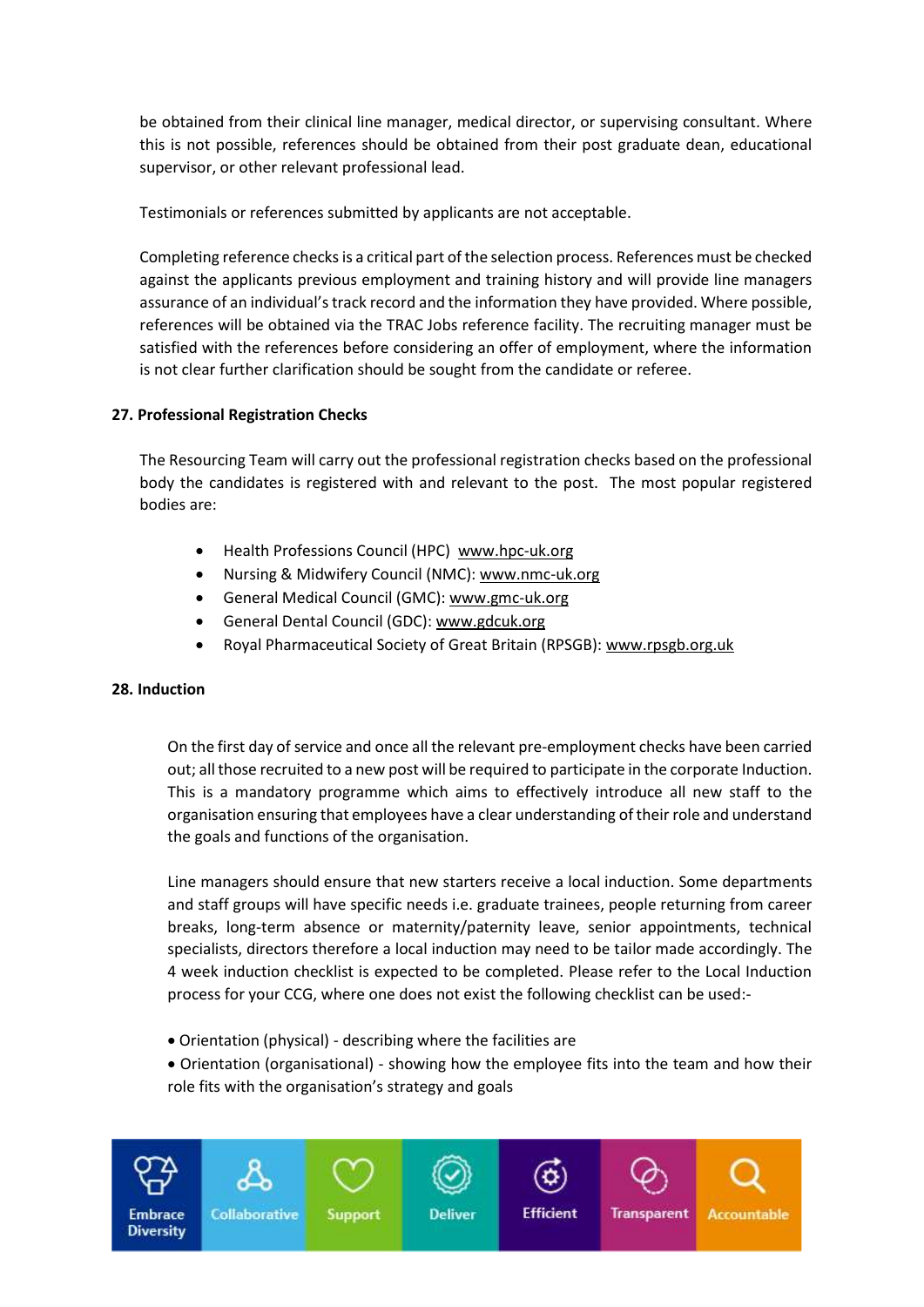- Health and safety information this is a legal requirement
- Explanation of terms and conditions
- Details of the organisation's history, its products and services, its culture and values
- A clear outline of the job/role requirements.

#### <span id="page-14-0"></span>**29**. **External References**

Further guidance can be found on the following website on the Recruitment and Selection process:

NHS Employers

[www.nhsemployers.org/RecruitmentAndRetention/Employment-checks/EmploymentCheck-](http://www.nhsemployers.org/RecruitmentAndRetention/Employment-checks/EmploymentCheck-Standards/Pages/Employment-Check-Standards.aspx)[Standards/Pages/Employment-Check-Standards.aspx](http://www.nhsemployers.org/RecruitmentAndRetention/Employment-checks/EmploymentCheck-Standards/Pages/Employment-Check-Standards.aspx)

Chartered Institute of Personnel Development [www.cipd.co.uk/subjects/dvsequl/exoffenders/empexoffendguide.htm](http://www.cipd.co.uk/subjects/dvsequl/exoffenders/empexoffendguide.htm)

Criminal Records Bureau [www.crb.gov.uk/guidance/rb\\_guidance.aspx](http://www.crb.gov.uk/guidance/rb_guidance.aspx)

ACAS

[www.acas.org.uk/index.aspx?articleid=1461](http://www.acas.org.uk/index.aspx?articleid=1461)

NHS Jobs [www.jobs.nhs.uk/about\\_nhs.html](http://www.jobs.nhs.uk/about_nhs.html)

United Kingdom Border Agency [www.ukba.homeoffice.gov.uk/](http://www.ukba.homeoffice.gov.uk/) 

Connecting for Health [www.connectingforhealth.nhs.uk/systemsandservices/scr](http://www.connectingforhealth.nhs.uk/systemsandservices/scr)

#### <span id="page-14-1"></span>**30. Equality Statement**

In applying this policy, the CCG will have due regard for the need to eliminate unlawful discrimination, promote equality of opportunity, and provide for good relations between people of diverse groups, in particular on the grounds of the following characteristics protected by the Equality Act (2010); age, disability, gender, gender reassignment, marriage and civil partnership, pregnancy and maternity, race, religion or belief, and sexual orientation, in addition to offending background, trade union membership, or any other personal characteristic.

The Equality Impact Assessment for this policy has been carried out, and is available on request from HR.